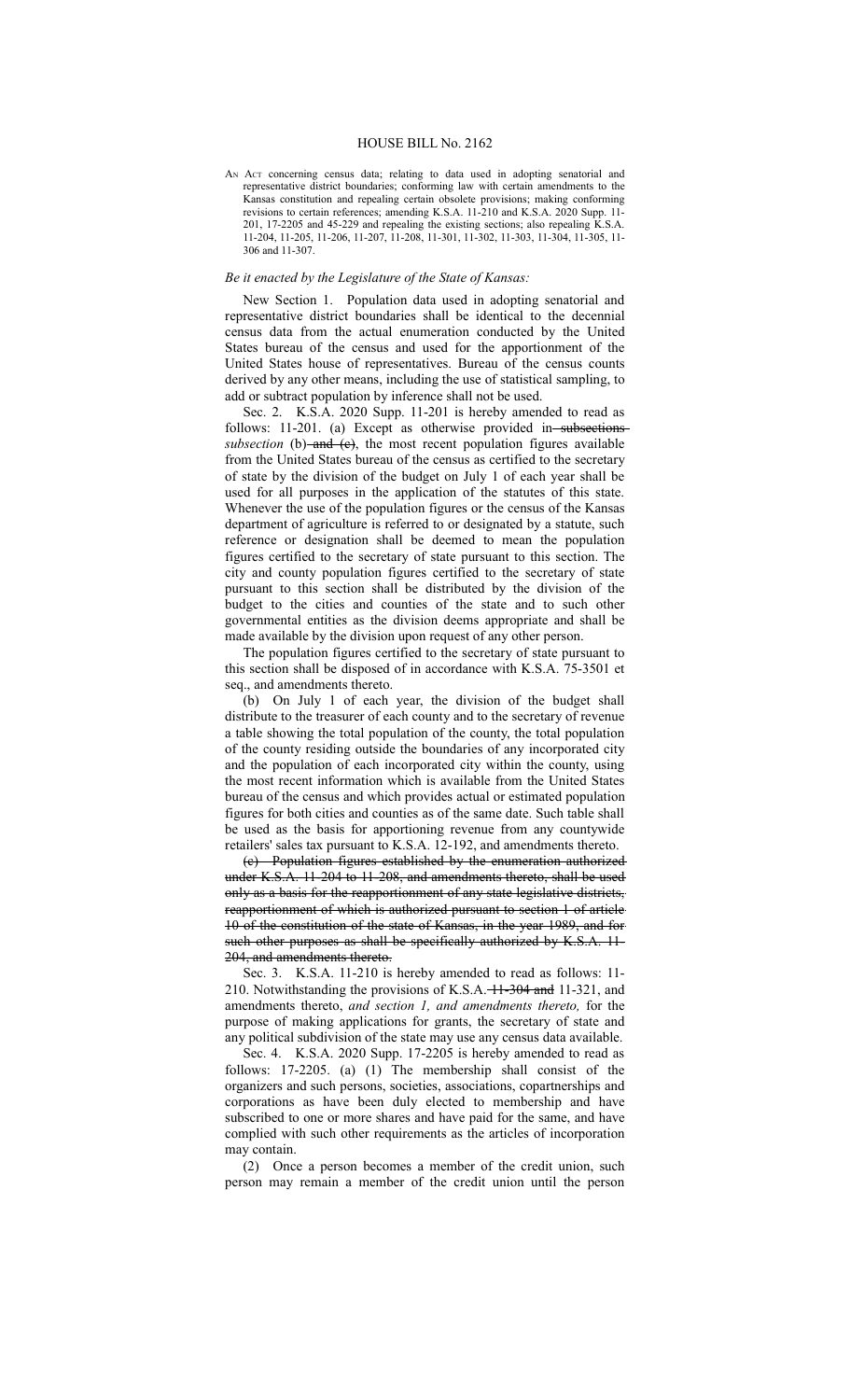chooses to withdraw or is expelled from the membership of the credit union.

(3) Members of a credit union also may include the following:

(A) The spouse of any person who died while such person was within the field of membership of the credit union;

(B) any employee of the credit union;

(C) any person who retired from any qualified employment group within the field of membership;

(D) any person of a volunteer group recognized by the management of the association or employee group within the field of membership and such person: (i) Has completed a training program offered by the volunteer group to further its goals; (ii) serves on the board of the volunteer group; or (iii) serves as an officer of the volunteer group;

(E) any member of such person's immediate family or household;

(F) any organization whose membership consists of persons within the field of membership; and

(G) any corporate or other legal entity within the field of membership as identified in the charter, articles of incorporation or bylaws of the credit union.

(4) For the purposes of subparagraph (E) of paragraph (3)*(E)*:

(A) Except as provided in subparagraph (B), the term "immediate family or household" shall mean spouse, parent, stepparent, grandparent, child, stepchild, sibling, grandchild or former spouse and persons living in the same residence maintaining a single economic unit with persons within the credit union's field of membership.

(B) If the credit union's bylaws adopted a definition of immediate family before June 30, 2008, the credit union may use that definition. A credit union may adopt a more restrictive definition of immediate family or household.

(C) If authorized in the credit union's bylaws, a member of the immediate family or household is eligible to join even when the eligible member has not joined the credit union.

(b) (1) Credit union organizations shall be limited to:

(A) A group having a single common bond of occupation or association;

(B) a group having multiple common bonds of occupation or association or any combination thereof. No such group shall have a membership of more than 3,000 except as permitted in-subsections *subsection* (c) or (d); or

(C) persons residing, working or worshiping in or organizations located within a geographic area.

(2) A common bond of occupation may include employees of the same employer, workers under contract with the same employer, businesses paid by the same employer on a continuing basis or employees in the same trade, industry or profession.

(3) A common bond of association may include members and employees of a recognized association as defined in such association's charter, bylaws or other equivalent document.

(c) A credit union which chooses to be limited as provided in subparagraph (C) of paragraph (1) of subsection (b)*(1)(C)* may include one or more common bonds of occupation or one or more common bonds of association or any combination thereof with no limitation on the number of members, if the employer or association is located in the geographic area of the credit union.

(d) A group formed with multiple common bonds of occupation or association may exceed 3,000 members if the administrator determines in writing that such group could not feasibly or reasonably establish a new single common bond credit union because the group:

(1) Lacks sufficient volunteer and other resources to support the efficient and effective operation of a credit union;

(2) does not meet the criteria established by the administrator indicating a likelihood of success in establishing and managing a new credit union, including demographic characteristics such as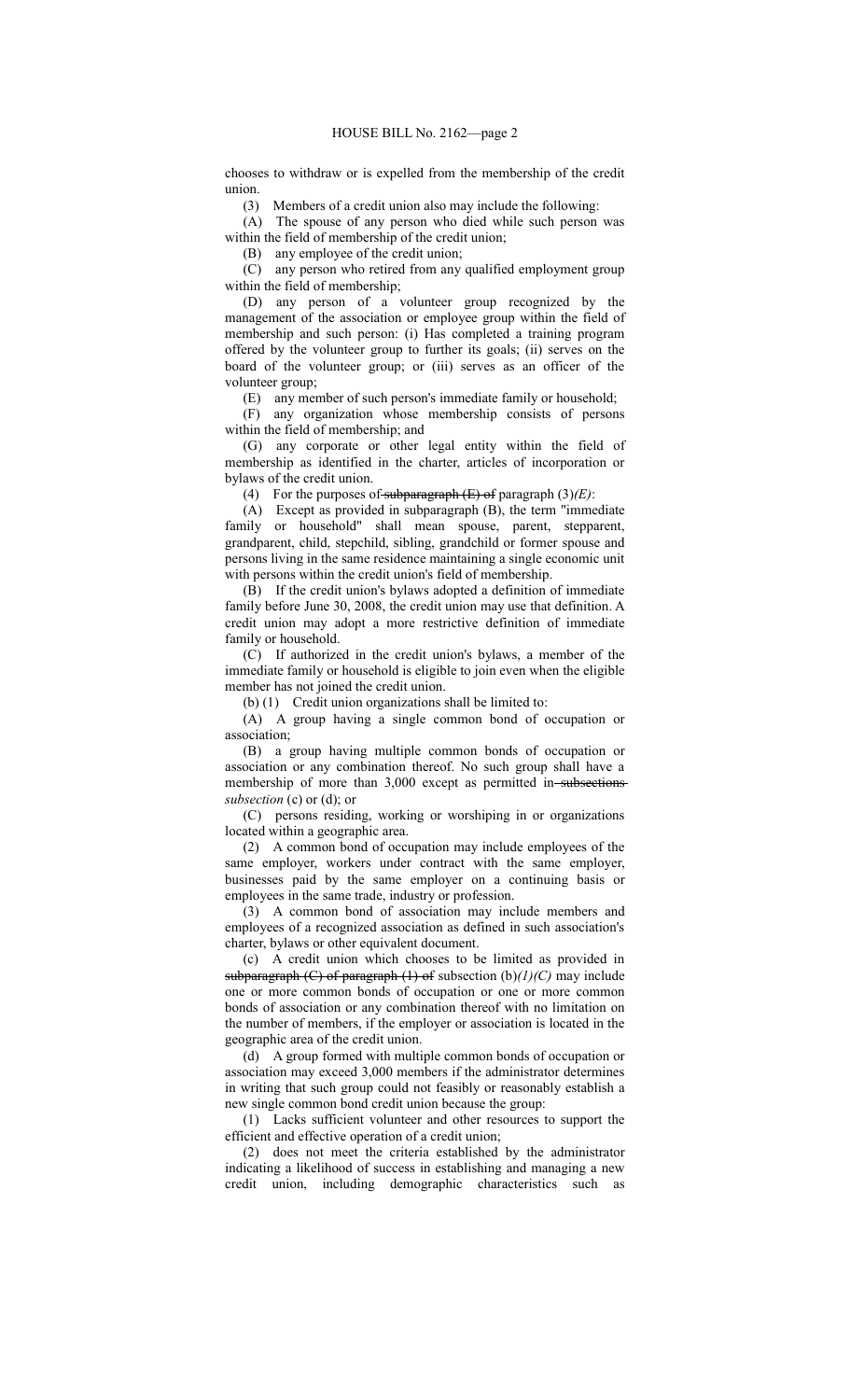geographical location of members, diversity of ages and income levels, and other factors that may affect the financial viability and stability of a credit union; or

(3) would be unlikely to be able to operate in a safe and sound manner.

(e) (1) A geographic area may include:

(A) A single political jurisdiction;

(B) multiple contiguous political jurisdictions if the aggregate total of the population of the geographic area does not exceed 500,000, except as provided in subparagraph  $(C)$  or in subsections  $(i)$ ,  $(i)$ ,  $(k)$  and (l); or

(C) if the headquarters of the credit union is located in a MSA, the geographic area may include one or more political jurisdictions which share a common border to the MSA if the aggregate total of the population of the geographic area does not exceed 1,000,000. The maximum population available for any credit union whose headquarters is located within a MSA shall be adjusted by the administrator based upon the population data for the largest MSA in the state of Kansas, or any portion thereof located within the state of Kansas. The maximum population available for any credit union whose headquarters is located within a MSA shall be determined by multiplying the population of the largest MSA in the state of Kansas, or that portion of such MSA located within the state of Kansas if the boundaries of such MSA extend outside the state of Kansas, as determined by the most recent population data, by the fraction having a numerator of 1,000,000 and a denominator of 750,000 for the purposes of this section, the administrator shall use population data-based upon the adjusted federal census information presented to the legislature by the secretary of state pursuant to K.S.A. 11-304, and amendments thereto *as defined in subsection (g)*.

(2) Except as provided in subsections (i), (j), (k) and (l), from and after July 1, 2008, no geographic area shall consist of any congressional district or the entire state of Kansas.

 $(f)$   $(1)$  Except as provided in subsections  $(i)$ ,  $(j)$ ,  $(k)$  and  $(l)$ , from and after July 1, 2008, no credit union shall change or alter its field of membership except as provided in this section. Before a credit union can alter or change its field of membership, such credit union shall file, or cause to be filed, with the administrator, an application for amendment to its field of membership. The application shall include:

(A) Documentation showing that the proposed area or groups to be served meets the statutory requirements for field of membership set forth in this statute;

(B) pro forma financial statements for the first two years after the proposed alteration of or change in field of membership, including any assumption regarding growth in membership, shares, loans and assets;

(C) a marketing plan addressing how the proposed field of membership will be served;

(D) the financial services to be provided to the credit union's members;

(E) a local map showing the location of both current and proposed headquarters and branches; and

(F) the anticipated financial impact on the credit union in terms of need for additional employees and fixed assets.

(2) (A) The application shall also include a proof of publication of the notice that the affected credit union intends to file or has filed an application to alter or change its field of membership. Such notice shall be in the form prescribed by the administrator and shall at a minimum contain the name and address of the applicant credit union and a description of the proposed alteration of or change in the field of membership.

(B) The notice shall be published for two consecutive weeks in the Kansas register. The required publications shall occur within 60 days of and prior to the effective date of the proposed change. The applicant shall provide proof of publication to the administrator.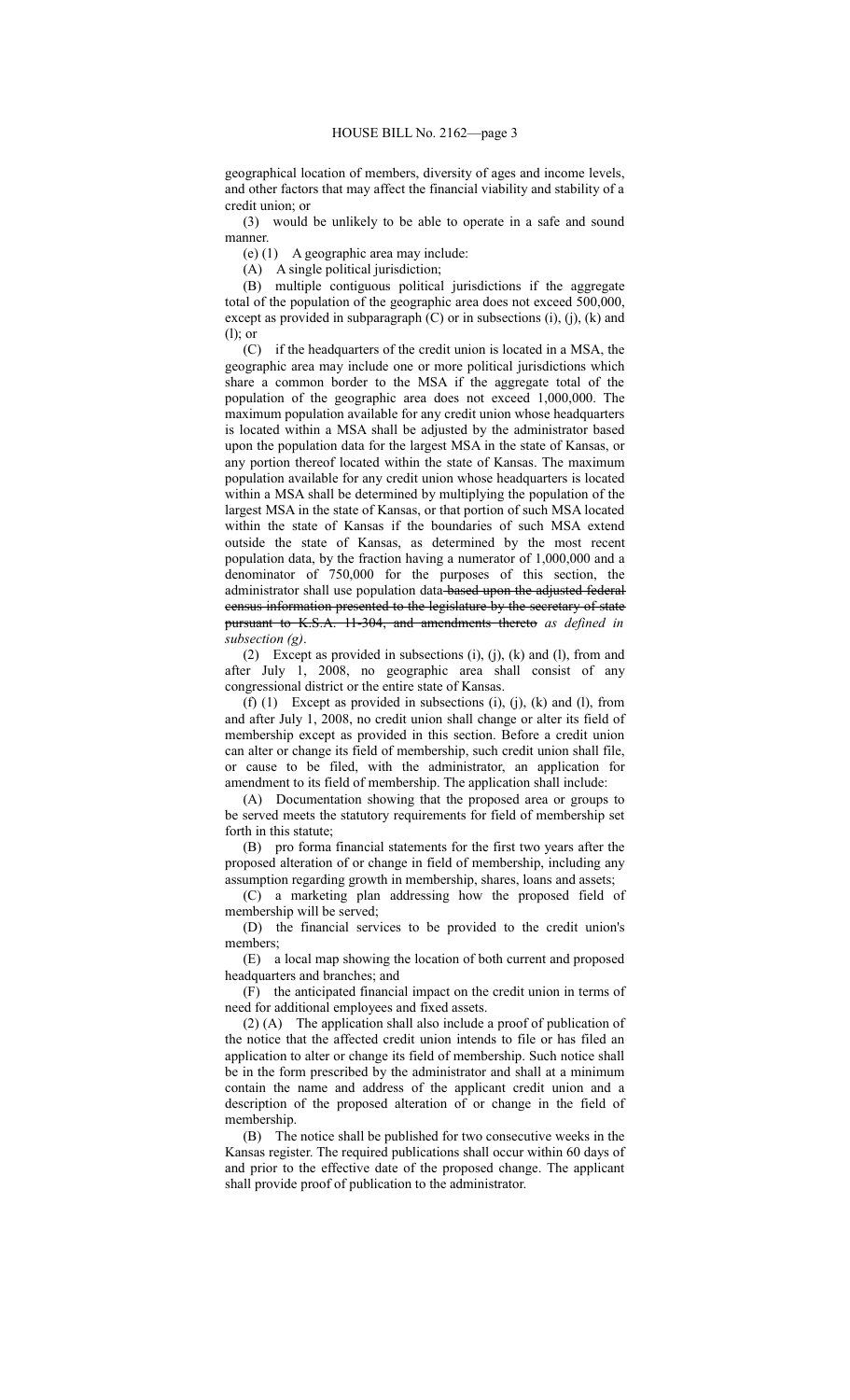(g) For the purposes of this section:

(1) "MSA" means a metropolitan statistical area as defined by the United States department of commerce which *that* has more than one county located in Kansas. If the boundaries of such MSA extend outside the state of Kansas only that portion of such MSA located within the state of Kansas shall be considered for the purposes of this section.

(2) "Political jurisdiction" means a city, county, township or clearly identifiable neighborhood.

(3) "Population data" means official state population figures for the state of Kansas, or any portion thereof, which are identical to the decennial census data from the actual enumeration conducted by the United States bureau of the census and used for the apportionment of the United States house of representatives in accordance with K.S.A. 11-304 *section 1*, and amendments thereto.

(h) No increase in the population reflected by the population data shall require a modification to a field of membership as in existence on June 30, 2008.

(i) Notwithstanding any other provisions of this section, any person, including any member of such person's immediate family or household, or organization that is a member of any credit union which was in existence on June 30, 2008, may continue to be a member of such credit union after such date. For the purposes of this subsection, if the term "member" refers to an individual, the term member may include any other person who is a member of such individual's immediate family or household as specified in subsection (a).

(j) (1) Notwithstanding any other provisions of this section:

(A) Any branch of a credit union that is in existence as of February 1, 2008, may continue to operate in the county where it is located on and after June 30, 2008. If such branch is unable to continue operations due to a natural disaster, eminent domain proceedings, loss of lease, loss of sponsor space or any condition outside of the control of the credit union, the credit union may establish a replacement branch in that county.

(B) Any credit union which *that* has taken an overt step toward the construction of a new building, facility or branch on or before February 1, 2008, may continue to construct and operate the new building, facility or branch in the city in which such new building, facility or branch is located even if the construction is not completed on or before June 30, 2008. If such branch is unable to continue operations due to a natural disaster, eminent domain proceedings, loss of lease, loss of sponsor space or any condition outside of the control of the credit union, the credit union may establish a replacement branch in that city.

(2) For the purposes of this subsection, the term "overt act" includes the:

(A) Purchase of or entering into a contract for the purchase of any necessary tract of land for the location of such new building, facility or branch of an existing credit union.

(B) Acquisition or lease of a building for the purpose of housing a new facility or branch of an existing credit union.

(C) Adoption of architectural drawings for the construction of a new building, facility or branch of an existing credit union.

(D) Adoption of architectural drawings for the renovation of an existing building for use as a facility or branch of an existing credit union.

(k) Notwithstanding any other provisions of this section, a member of any occupation or association group whose members constituted a portion of the membership of any credit union as of February 1, 2008, shall continue to be eligible to become a member of that credit union, by virtue of membership in that group on and after June 30, 2008. For purposes of this subsection, a patron of an organization is eligible for membership if such patron is an individual who uses the products and services of the organization which is included in the field of membership of the credit union at the time the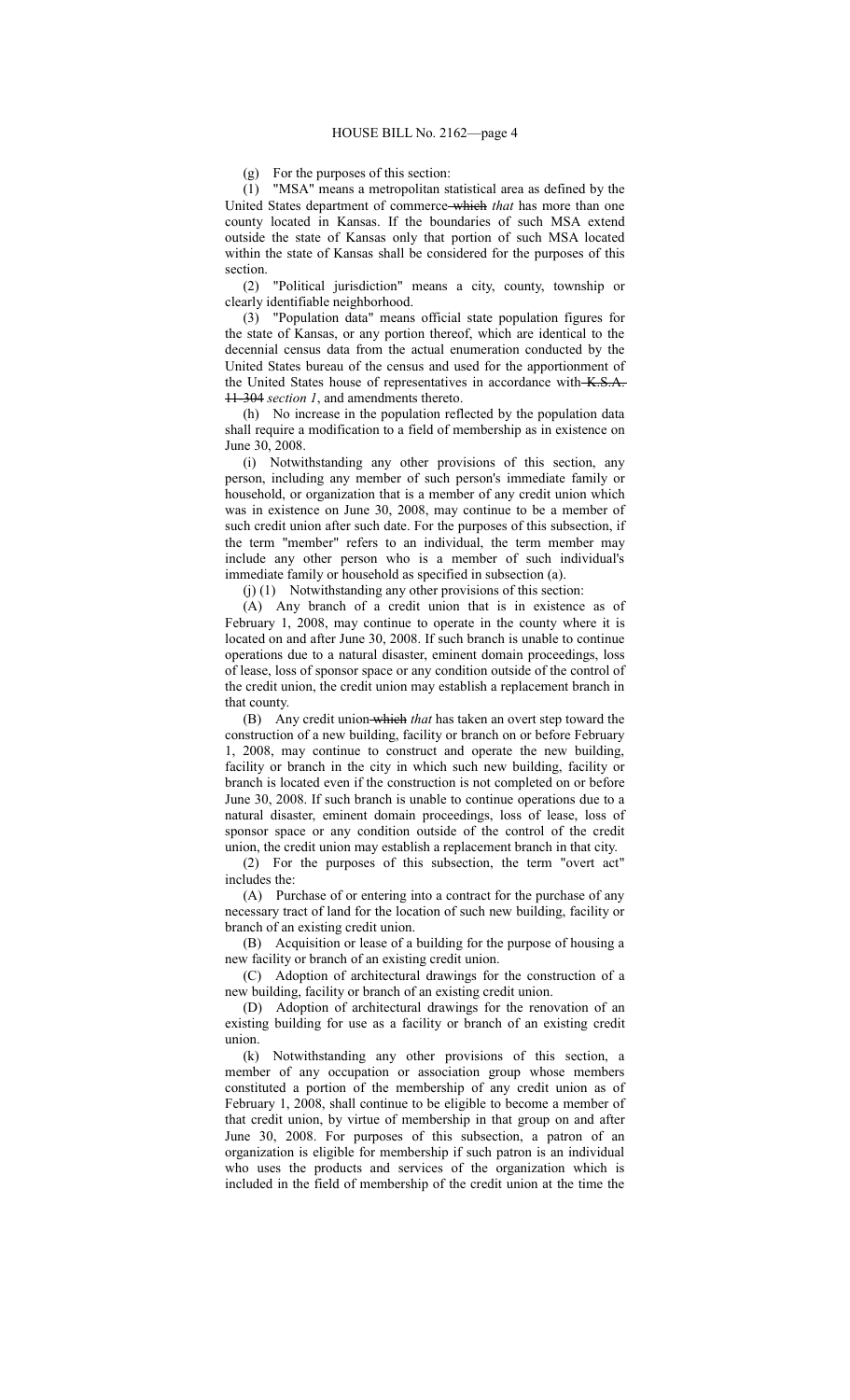patron applies for membership in the credit union.

(l) Notwithstanding any other provisions of this section, any credit union:

(1) Which*That* has been granted a field of membership on or before February 1, 2008, which includes the entire state of Kansas or its residents shall, on or before January 1, 2009, adopt a field of membership that may include multiple contiguous political jurisdictions having an aggregate total population not to exceed 1,000,000. The population of the county of any branch of such credit union not located within the adopted field of membership shall not be included in the 1,000,000 population total. Any credit union with its headquarters located in a county that is not part of a MSA shall not include more than one MSA in its entirety in its adopted field of membership.

(2) With its headquarters located within a MSA as of February 1, 2008, may continue to include multiple contiguous political jurisdictions that were included in its field of membership as of February 1, 2008, if the aggregate total population of such multiple contiguous political jurisdictions does not exceed 1,000,000. If the field of membership of any credit union involves multiple contiguous political jurisdictions that have an aggregate total population that exceeds 1,000,000 as of February 1, 2008, then such credit union shall, on or before January 1, 2009, adopt a field of membership that may include multiple contiguous political jurisdictions having an aggregate total population which does not exceed 1,000,000. The population of the county of any branch of such credit union not located within the adopted field of membership shall not be included in the 1,000,000 population total.

(3) With headquarters located in a county that is not part of a MSA may continue to include multiple contiguous political jurisdictions that were included in its field of membership as of February 1, 2008, if the aggregate total population of such multiple contiguous political jurisdictions does not exceed 1,000,000 population total. If the field of membership of any credit union involves multiple contiguous political jurisdictions that have an aggregate total population that exceeds 1,000,000 as of February 1, 2008, then such credit union shall, on or before January 1, 2009, adopt a field of membership that may include multiple contiguous political jurisdictions having an aggregate total population which does not exceed 1,000,000 population total. The population of the county of any branch of such credit union not located within the adopted field of membership shall not be included in the 1,000,000 population total. The adopted field of membership of such credit union shall not include more than one MSA in its entirety.

Sec. 5. K.S.A. 2020 Supp. 45-229 is hereby amended to read as follows: 45-229. (a) It is the intent of the legislature that exceptions to disclosure under the open records act shall be created or maintained only if:

(1) The public record is of a sensitive or personal nature concerning individuals;

(2) the public record is necessary for the effective and efficient administration of a governmental program; or

(3) the public record affects confidential information.

The maintenance or creation of an exception to disclosure must be compelled as measured by these criteria. Further, the legislature finds that the public has a right to have access to public records unless the criteria in this section for restricting such access to a public record are met and the criteria are considered during legislative review in connection with the particular exception to disclosure to be significant enough to override the strong public policy of open government. To strengthen the policy of open government, the legislature shall consider the criteria in this section before enacting an exception to disclosure.

(b) Subject to the provisions of subsections (g) and (h), any new exception to disclosure or substantial amendment of an existing exception shall expire on July 1 of the fifth year after enactment of the new exception or substantial amendment, unless the legislature acts to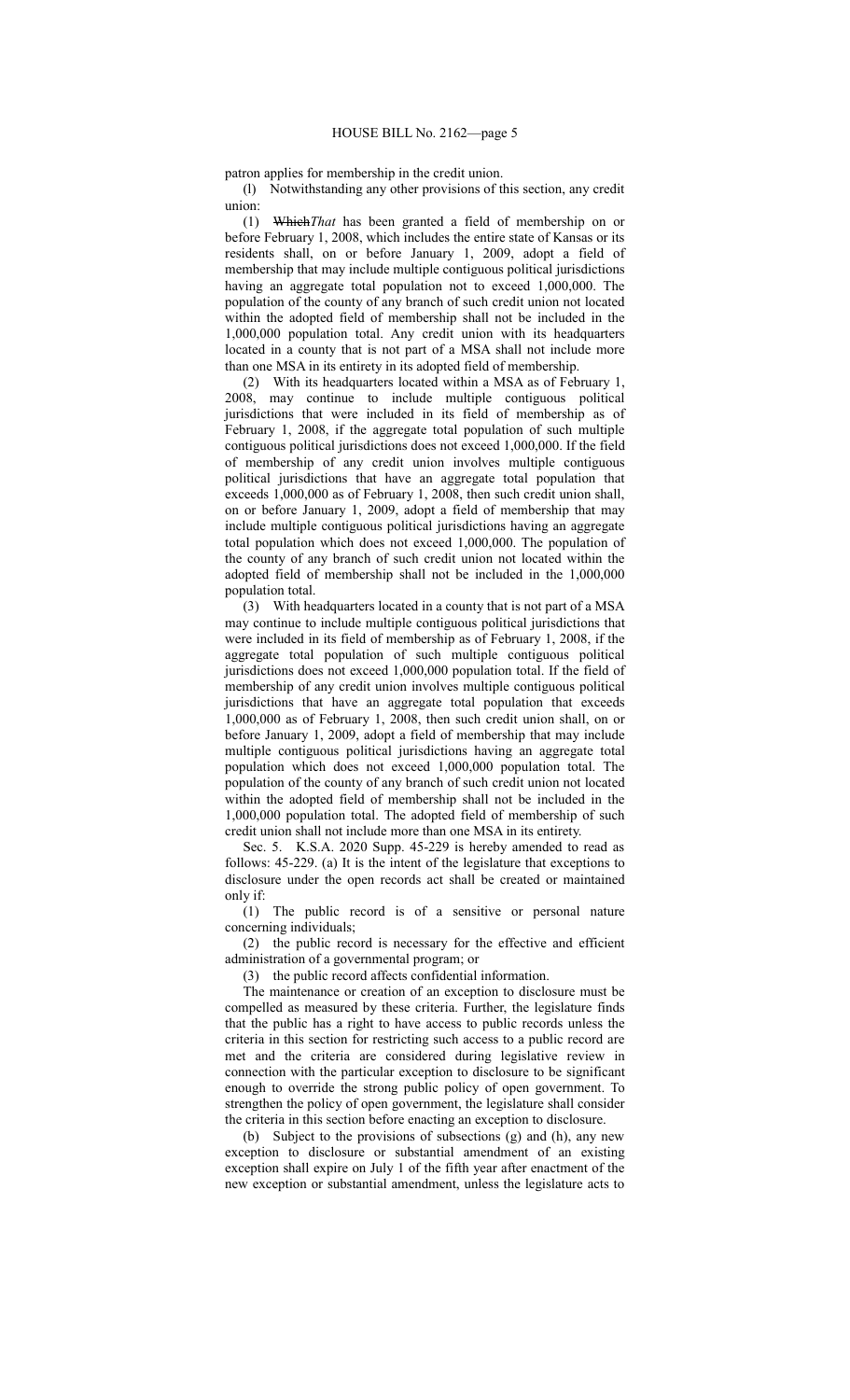continue the exception. A law that enacts a new exception or substantially amends an existing exception shall state that the exception expires at the end of five years and that the exception shall be reviewed by the legislature before the scheduled date.

(c) For purposes of this section, an exception is substantially amended if the amendment expands the scope of the exception to include more records or information. An exception is not substantially amended if the amendment narrows the scope of the exception.

(d) This section is not intended to repeal an exception that has been amended following legislative review before the scheduled repeal of the exception if the exception is not substantially amended as a result of the review.

(e) In the year before the expiration of an exception, the revisor of statutes shall certify to the president of the senate and the speaker of the house of representatives, by July 15, the language and statutory citation of each exception that will expire in the following year that meets the criteria of an exception as defined in this section. Any exception that is not identified and certified to the president of the senate and the speaker of the house of representatives is not subject to legislative review and shall not expire. If the revisor of statutes fails to certify an exception that the revisor subsequently determines should have been certified, the revisor shall include the exception in the following year's certification after that determination.

(f) "Exception" means any provision of law that creates an exception to disclosure or limits disclosure under the open records act pursuant to K.S.A. 45-221, and amendments thereto, or pursuant to any other provision of law.

(g) A provision of law that creates or amends an exception to disclosure under the open records law shall not be subject to review and expiration under this act if such provision:

(1) Is required by federal law;

(2) applies solely to the legislature or to the state court system;

(3) has been reviewed and continued in existence twice by the legislature; or

(4) has been reviewed and continued in existence by the legislature during the 2013 legislative session and thereafter.

(h) (1) The legislature shall review the exception before its scheduled expiration and consider as part of the review process the following:

(A) What specific records are affected by the exception;

(B) whom does the exception uniquely affect, as opposed to the general public;

(C) what is the identifiable public purpose or goal of the exception;

(D) whether the information contained in the records may be obtained readily by alternative means and how it may be obtained;

(2) an exception may be created or maintained only if it serves an identifiable public purpose and may be no broader than is necessary to meet the public purpose it serves. An identifiable public purpose is served if the legislature finds that the purpose is sufficiently compelling to override the strong public policy of open government and cannot be accomplished without the exception and if the exception:

(A) Allows the effective and efficient administration of a governmental program that would be significantly impaired without the exception;

(B) protects information of a sensitive personal nature concerning individuals, the release of such information would be defamatory to such individuals or cause unwarranted damage to the good name or reputation of such individuals or would jeopardize the safety of such individuals. Only information that would identify the individuals may be excepted under this paragraph; or

(C) protects information of a confidential nature concerning entities, including, but not limited to, a formula, pattern, device, combination of devices, or compilation of information that is used to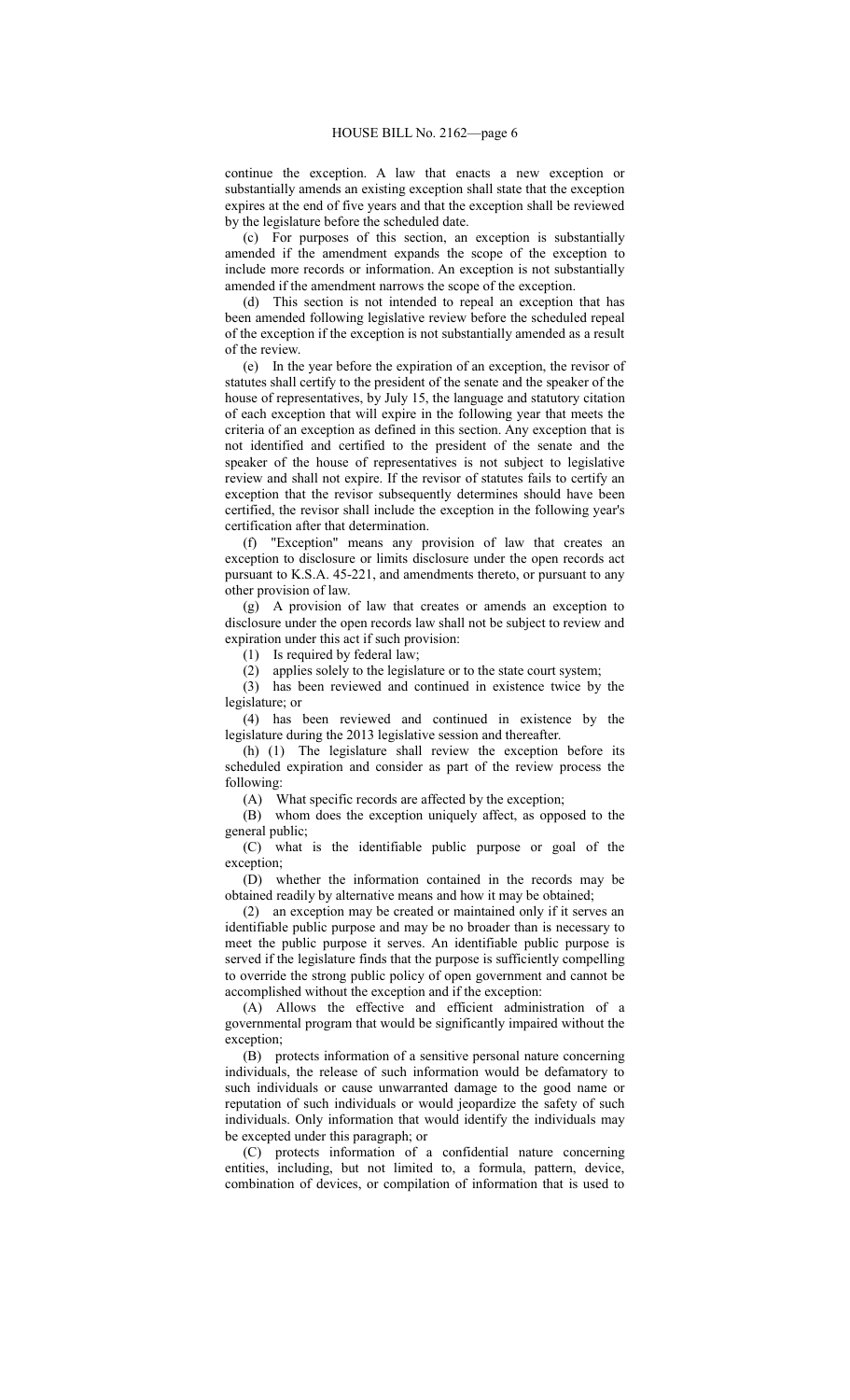protect or further a business advantage over those who do not know or use it, if the disclosure of such information would injure the affected entity in the marketplace.

(3) Records made before the date of the expiration of an exception shall be subject to disclosure as otherwise provided by law. In deciding whether the records shall be made public, the legislature shall consider whether the damage or loss to persons or entities uniquely affected by the exception of the type specified in paragraph  $(2)(B)$  or  $(2)(C)$  would occur if the records were made public.

(i) (1) Exceptions contained in the following statutes as continued in existence in section 2 of chapter 126 of the 2005 Session Laws of Kansas and that have been reviewed and continued in existence twice by the legislature as provided in subsection (g) are hereby continued in existence: 1-401, 2-1202, 5-512, 9-1137, 9-1712, 9-2217, 10-630, 11-306, 12-189, 12-1,108, 12-1694, 12-1698, 12-2819, 12-4516, 16-715, 16a-2-304, 17-1312e, 17-2227, 17-5832, 17-7511, 17-7514, 17-76,139, 19-4321, 21-2511, 22-3711, 22-4707, 22-4909, 22a-243, 22a-244, 23- 605, 23-9,312, 25-4161, 25-4165, 31-405, 34-251, 38-2212, 39-709b, 39-719e, 39-934, 39-1434, 39-1704, 40-222, 40-2,156, 40-2c20, 40- 2c21, 40-2d20, 40-2d21, 40-409, 40-956, 40-1128, 40-2807, 40-3012, 40-3304, 40-3308, 40-3403b, 40-3421, 40-3613, 40-3805, 40-4205, 44- 510j, 44-550b, 44-594, 44-635, 44-714, 44-817, 44-1005, 44-1019, 45- 221(a)(1) through (43), 46-256, 46-259, 46-2201, 47-839, 47-844, 47- 849, 47-1709, 48-1614, 49-406, 49-427, 55-1,102, 58-4114, 59-2135, 59-2802, 59-2979, 59-29b79, 60-3333, 60-3336, 65-102b, 65-118, 65- 119, 65-153f, 65-170g, 65-177, 65-1,106, 65-1,113, 65-1,116, 65- 1,157a, 65-1,163, 65-1,165, 65-1,168, 65-1,169, 65-1,171, 65-1,172, 65-436, 65-445, 65-507, 65-525, 65-531, 65-657, 65-1135, 65-1467, 65-1627, 65-1831, 65-2422d, 65-2438, 65-2836, 65-2839a, 65-2898a, 65-3015, 65-3447, 65-34,108, 65-34,126, 65-4019, 65-4922, 65-4925, 65-5602, 65-5603, 65-6002, 65-6003, 65-6004, 65-6010, 65-67a05, 65- 6803, 65-6804, 66-101c, 66-117, 66-151, 66-1,190, 66-1,203, 66- 1220a, 66-2010, 72-2232, 72-3438, 72-6116, 72-6267, 72-9934, 73- 1228, 74-2424, 74-2433f, 74-32,419, 74-4905, 74-4909, 74-50,131, 74- 5515, 74-7308, 74-7338, 74-8104, 74-8307, 74-8705, 74-8804, 74- 9805, 75-104, 75-712, 75-7b15, 75-1267, 75-2943, 75-4332, 75-4362, 75-5133, 75-5266, 75-5665, 75-5666, 75-7310, 76-355, 76-359, 76- 493, 76-12b11, 76-12c03, 76-3305, 79-1119, 79-1437f, 79-3234, 79- 3395, 79-3420, 79-3499, 79-34,113, 79-3614, 79-3657, 79-4301 and 79-5206.

(2) Exceptions contained in the following statutes as certified by the revisor of statutes to the president of the senate and the speaker of the house of representatives pursuant to subsection (e) and that have been reviewed during the 2015 legislative session and continued in existence by the legislature as provided in subsection (g) are hereby continued in existence: 17-2036, 40-5301, 45-221(a)(45), (46) and (49), 48-16a10, 58-4616, 60-3351, 72-3415, 74-50,217 and 75-53,105.

(j) (1) Exceptions contained in the following statutes as continued in existence in section 1 of chapter 87 of the 2006 Session Laws of Kansas and that have been reviewed and continued in existence twice by the legislature as provided in subsection (g) are hereby continued in existence: 1-501, 9-1303, 12-4516a, 39-970, 65-525, 65-5117, 65-6016, 65-6017 and 74-7508.

(2) Exceptions contained in the following statutes as certified by the revisor of statutes to the president of the senate and the speaker of the house of representatives pursuant to subsection (e) during 2015 and that have been reviewed during the 2016 legislative session are hereby continued in existence: 12-5611, 22-4906, 22-4909, 38-2310, 38-2311, 38-2326, 40-955, 44-1132, 45-221(a)(10)(F) and (a)(50), 60-3333, 65- 4a05, 65-445(g), 65-6154, 71-218, 75-457, 75-712c, 75-723 and 75- 7c06.

(k) Exceptions contained in the following statutes as certified by the revisor of statutes to the president of the senate and the speaker of the house of representatives pursuant to subsection (e) and that have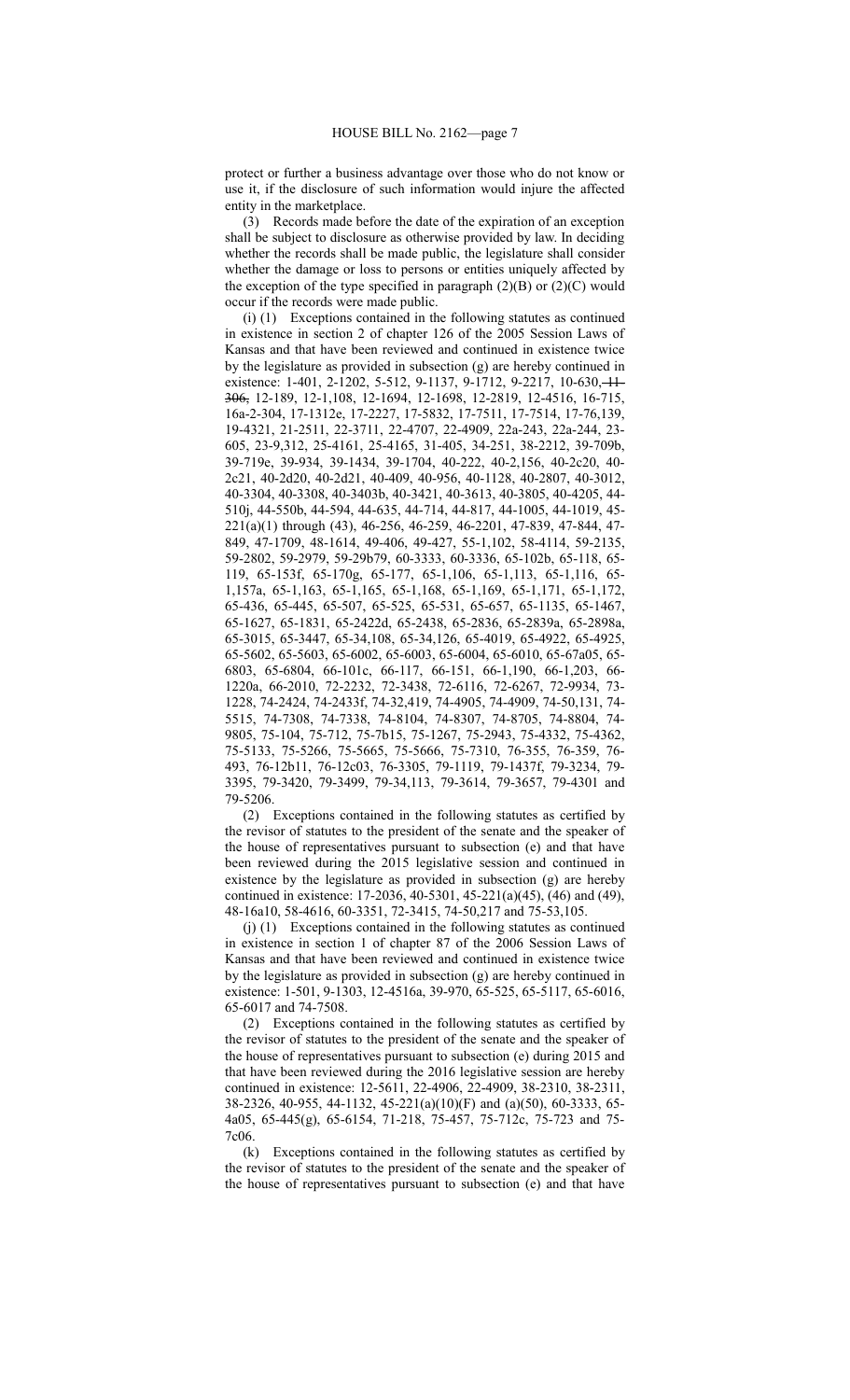been reviewed during the 2014 legislative session and continued in existence by the legislature as provided in subsection (g) are hereby continued in existence: 1-205, 2-2204, 8-240, 8-247, 8-255c, 8-1324, 8- 1325, 12-17,150, 12-2001, 17-12a607, 38-1008, 38-2209, 40-5006, 40- 5108, 41-2905, 41-2906, 44-706, 44-1518, 45-221(a)(44), (45), (46), (47) and (48), 50-6a11, 56-1a610, 56a-1204, 65-1,243, 65-16,104, 65- 3239, 74-50,184, 74-8134, 74-99b06, 77-503a and 82a-2210.

(l) Exceptions contained in the following statutes as certified by the revisor of statutes to the president of the senate and the speaker of the house of representatives pursuant to subsection (e) during 2016 and that have been reviewed during the 2017 legislative session are hereby continued in existence: 12-5711, 21-2511, 22-4909, 38-2313, 45-221(a) (51) and (52), 65-516, 65-1505, 74-2012, 74-5607, 74-8745, 74-8752, 74-8772, 75-7d01, 75-7d05, 75-5133, 75-7427 and 79-3234.

(m) Exceptions contained in the following statutes as certified by the revisor of statutes to the president of the senate and the speaker of the house of representatives pursuant to subsection (e) during 2012 and that have been reviewed during the 2013 legislative session and continued in existence by the legislature as provided in subsection (g) are hereby continued in existence: 12-5811, 40-222, 40-223j, 40-5007a, 40-5009a, 40-5012a, 65-1685, 65-1695, 65-2838a, 66-1251, 66-1805, 72-8268, 75-712 and 75-5366.

(n) Exceptions contained in the following statutes as certified by the revisor of statutes to the president of the senate and the speaker of the house of representatives pursuant to subsection (e) and that have been reviewed during the 2018 legislative session are hereby continued in existence: 9-513c(c)(2), 39-709, 45-221(a)(26), (53) and (54), 65- 6832, 65-6834, 75-7c06 and 75-7c20.

(o) Exceptions contained in the following statutes as certified by the revisor of statutes to the president of the senate and the speaker of the house of representatives pursuant to subsection (e) that have been reviewed during the 2019 legislative session are hereby continued in existence: 21-2511(h)(2), 21-5905(a)(7), 22-2302(b) and (c), 22- 2502(d) and (e), 40-222(k)(7), 44-714(e), 45-221(a)(55), 46-1106(g) regarding 46-1106(i), 65-2836(i), 65-2839a(c), 65-2842(d), 65- 28a05(n), article 6(d) of 65-6230, 72-6314(a) and 74-7047(b).

(p) Exceptions contained in the following statutes as certified by the revisor of statutes to the president of the senate and the speaker of the house of representatives pursuant to subsection (e) that have been reviewed during the 2020 legislative session are hereby continued in existence: 38-2310(c), 40-409(j)(2), 40-6007(a), 45-221(a)(52), 46- 1129, 59-29a22(b)(10) and 65-6747.